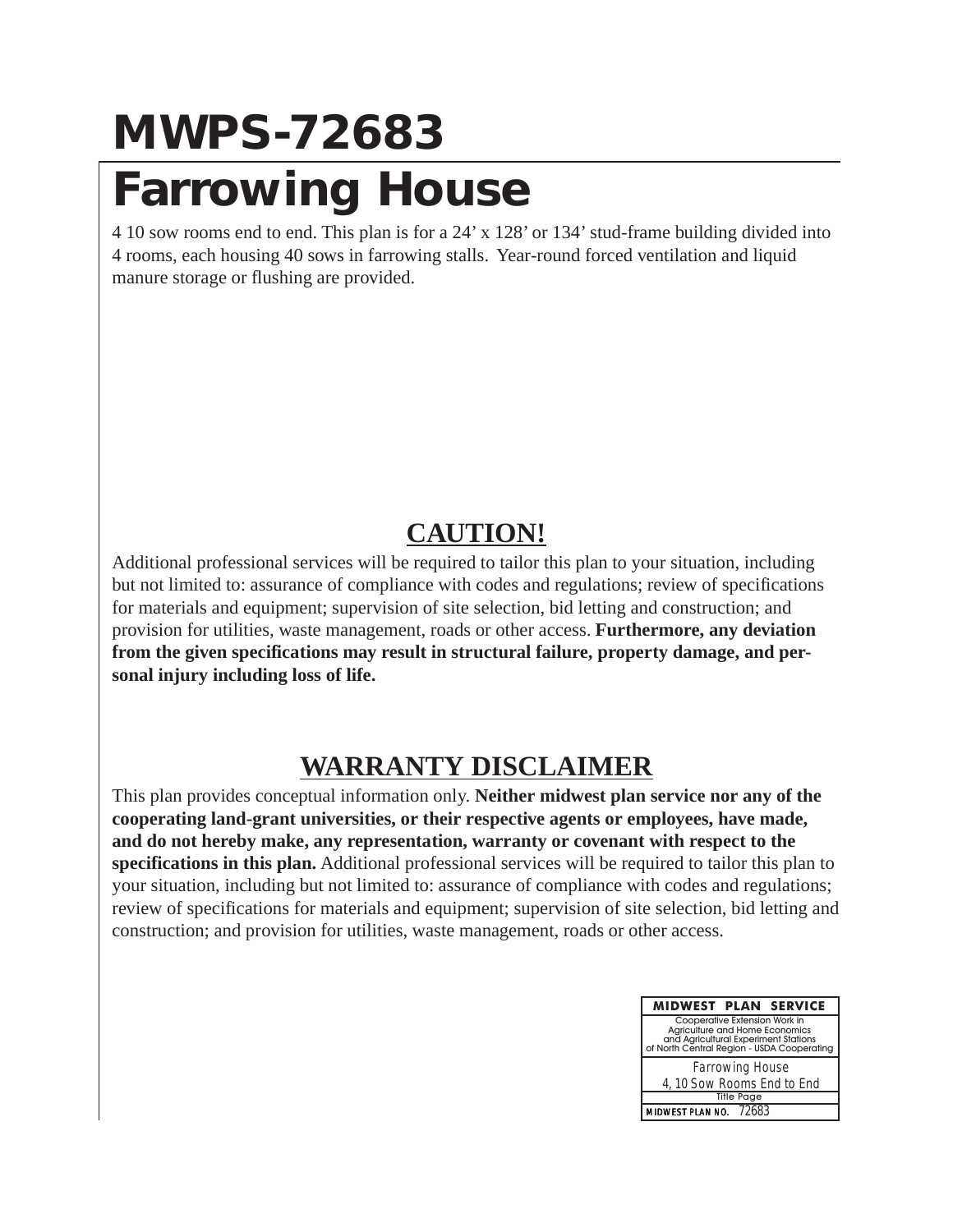# Plan MWPS-72683

# Farrowing House-4, 10 Sow Recents End to End

This plan is for a 24' x 128' or 134' stock frame building<br>divided into 4 recens, each housing 40 sows in farrowing stalls.<br>Year-round forced ventilation and liquid manure storage or

- flushing A shows 7 stalls on 8' slats over storage pits. Plan B is defining manure from noder the slotted float. It requires 6' of the line of property in the slotted float in the slotted float in the slotted float of the
- 
- $\bullet$  if heat is supplied with heated mata on the slats, provide watts (500 Bku) per offsul linear basis, provide watts (500 Bku) per offsul with overlaps (250 Bku) per offsul linear parts (500 Bku) per offsul linear parts
- watts (2000 Btu) per stall

# Protecting swine from fan failure.

- We know of no device that will successfully ventilate a hog<br>house automatically in the case of failure of one or more fans or<br>the whole electric supply system.
- · Install a loud automatic warning system to alert anyone at
- · Have someone baby-sit your animals if you are going to be or near the farmstead.
- out, or if your herd is in an especially sensitive stage (a number of new-born littlers, for example). away for more than a few hours, if there are storm warnings
- · Post instructions on what to do in hot weather, mild weather, cold weather; whom to phone for additional advice,

Although many variations are successful, the Plan wing are typical for the production systems.<br>Plan wing are typical for the production systems, but allow the large litter size, or slow growth rate.<br>low for large litter s

Either<br>
and Moreows and litters to sow-pig runsing pens<br>
a M-1-3 weeks, depending on how soon the far-<br>
rowing stalls are needed for the next sows.<br>
rowing stalls are needed for the next sows.

Move pigs to finishing unit at 10 weeks (60 lb). (As also may be moved at about 8 weeks) Pur into the moved at about 8 weeks) Pur into the moved at about 8 weeks) Pur into the moved into the two perturbations of the state

Wean pigs at 3-6 weeks, putting 3-4 litters<br>together.

Return sows to breeding and gestation

finishing unit is crowded larger<br>marketedearly.

As they approach market weight, and if the shing unit is crowded, larger hogs can be

Slils and Fascia<br>Metaxia Presenvätive Treated (Southern<br>Yeltow Princ or equivalenti Creosote—8<br>Dict, Penta—0 40 pct.<br>ACA or CCA (Type Arc B)—023 pct.

**FRP Plywood** is a composite material using<br>mosture resistant and more of plastic. It is<br>mosture resistant and more cluable and<br>easier to clean than plywood

Overlay

P. T. means lumber pressure pre-<br>servative treated against insect and<br>fungus attack.

ń

Detail

 $+L = p \cdot r$ 

 $\widetilde{\mathcal{C}}$ 

Sows are often rebred during the first or second<br>heat period after weaning, and farrow about 16 weeks

bection

later

facilities

Building space and production cycles.

 $\in \mathbb{Q}$ 

Wean pigs at 4-6 weeks (20-25 lb).<br>Move pigs to nursery.

Plywood<br>Roof Sheathring—*1*⊹ C.C.Ext( 'identifica<br>tion Index' = 20,0)

Siding and Wall Lining and Celing--16"<br>Siding and Wall Lining and Celing--16"

ż.

Trusses

See Truss Page Pine or Hem Fir)

sows to breeding and gestating

**Iacilities** Keturn

- Prepare walk-doors and perhaps summer ventilation panels
- **C** to be propped open part way or fully, a ugnent hand-opened doors; operate primary in the construction of the constant of the constant of the constant of the constant of the constant of the constant of the constant of
- when power fails.

Dimensions in these plans assume concrete slats as listed<br>below and may need to be adjusted for other designs or<br>materials. About  $\mathbb{V}^*$  is allowed at each end of a slat for con-Slat designs

struction variation and grouting.<br>Space slats  $\mathbb{V}^*$  apart in farrowing stalls, with the slot widened to  $i^*$  behind the sows. For other swine buildings, use 1"

Pit depth based on 0.54 cu ft/day manure per stall,  $6$ ' in pit<br>dfer pumping, 12° freeboard, and 12° additional clearance to<br>mprove underfloor ventilation.

| š            | š                |                                 | <b>LELIONING</b> SOM<br>Dig nurseny, or |
|--------------|------------------|---------------------------------|-----------------------------------------|
| <b>S</b>     | mrsery           | <b>Finishing</b>                | restation                               |
|              |                  | -Width x depth, lower bar size- |                                         |
| ۸            | E#'.px.t         | <b>C# .PX.P</b>                 | <b>S#  +× +</b>                         |
| თ            | E#  PX #         | P#`.3{ p×b                      | <b>ATAS 1241</b>                        |
|              | P# 14.           | P#  9x                          | S#  9                                   |
| ಕ್ಕೊ         | <b>AT AS ALA</b> | S#  5/ SX 9                     | S# 49X.9                                |
| Design Loads |                  |                                 |                                         |

|          | Slats            | Design Loads | ే ఇ                                 |                  | O)                  | ٠              |                                 | $\overline{a}$ |
|----------|------------------|--------------|-------------------------------------|------------------|---------------------|----------------|---------------------------------|----------------|
| JIq 08   | Per foot of slat |              | 74.50                               | P# 14.           | E# PX P             | E#'.px.t       |                                 |                |
| 1100 plf |                  |              | S# % SX.9                           | <b>PH  SY 专</b>  | P#`.3{ p×b          | <b>Dat: #2</b> | -Width x depth, lower bar size- |                |
| 150 plf  |                  |              | 2# <sup>2</sup> / <sub>1</sub> 9X.9 | <b>G. x5. #5</b> | <b>W# ?/ \$X  #</b> | <b>S# #X.P</b> |                                 |                |

eo psf

Beans,<br>columns Per sq ft floor area<br>35 pst<br>35 pst

**WEEKS** 

c

3Wean 5

 $\vec{0}$ 

 $\vec{v}$ 

 $\overline{a}$ 

à,

24

24<sup>'</sup> Truss Sheet

1978 Midwest Plan Service AmesiA 50011

1 of 10

abed

**/ Pages plus** 

**PlanNo** mwps 72683

Page 5 similar to page 8 of 72682

**SANOS** 

House

Nursery Saw-Pi

Breeding Unil

Gestating Unit

Farrowing

 $\overline{\circ}$ 

**INUDE MIDWEST PLAN SERVICE** 

Cooperative Extension & Research in Agriculture

& Horne Economics in

the 12 North Central

Universites-USDA Cooperating

FARROWING HOUSE<br>4.10 Sow Rooms End to End

House

arrowing

Farrowing<br>House

TYPICAL HOUSING CYCLES

**S91d** 

House

arrowing 1

Sow-Pig Nursery

Smaller Pens

Larger Pens

**Morket** 

 $\overline{\circ}$ 

Section & Detail Indicator

Direction You Are Looking Page No. Vinee Detail is Four

Section or Defail No. -

L

Growing-Finishing Unit

House

arrowing

Pig Nursery

 $\frac{1}{\sqrt{2}}$  sex Alley<sup>1</sup> 30' لننتين **FLOOR PLAN A** 

PLAN A-8' Siats over Storage Pit

**E** Office

 $\frac{1}{2}$  spoke

**Plushing** Tank **HELEN TO BE AND THE AMERICAN** E  $\boxed{\phantom{a}}$ Sow Alley E ĕ ŧ  $\frac{1}{\sqrt{2}}$  Office

**FLOOR PLAN B** 

PLAN B-8' Slats over Flushed Pit

LUMBER SPECIFICATIONS

Roof Purins and Studs<br>Construction\_Grade (Doug Fir, Southern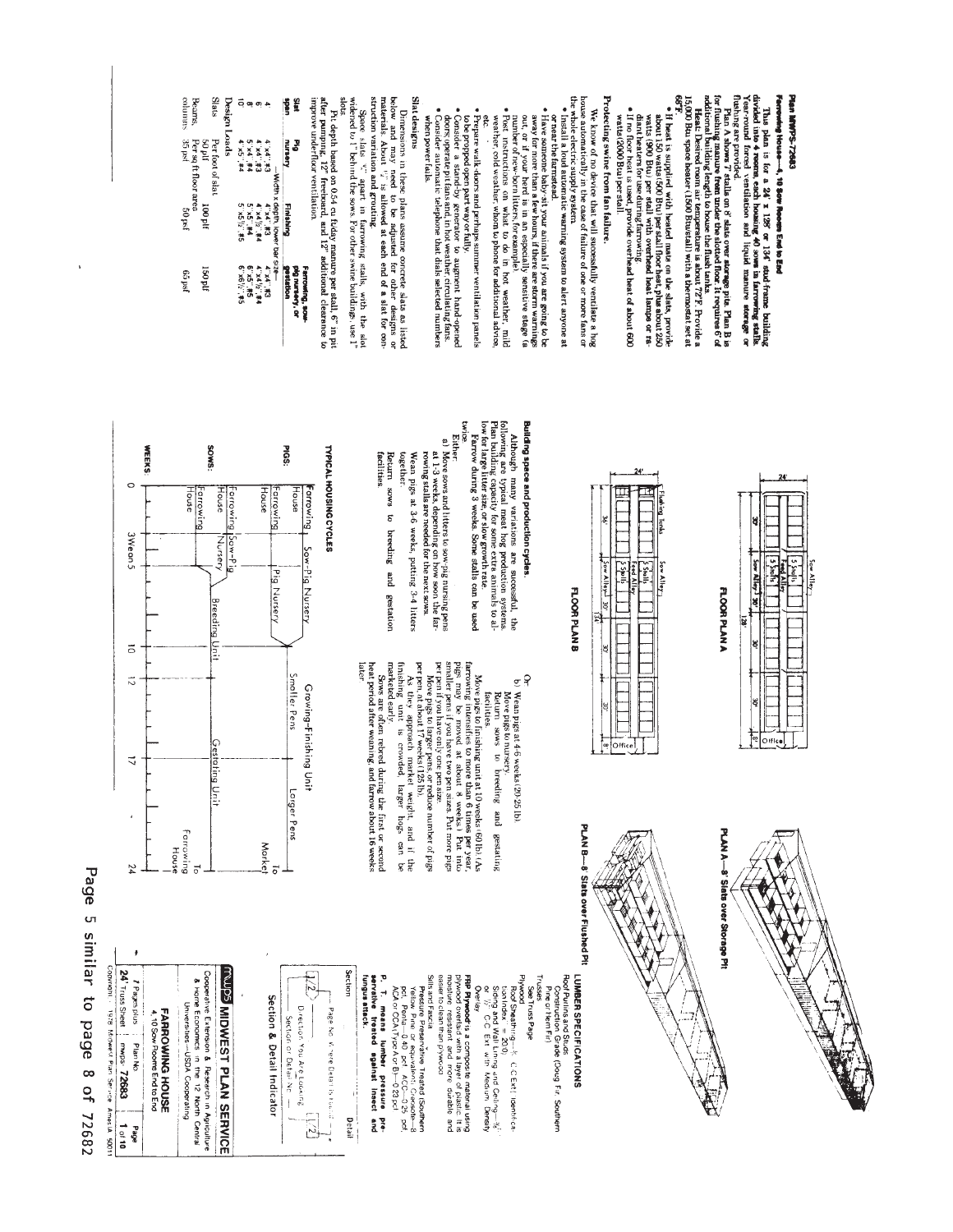

 $\frac{1}{2}$ 

Page 1

Copyright - 1978 Midwest Plan Service, Ames IA 5001

maps 72600

**Plumer** 

set also also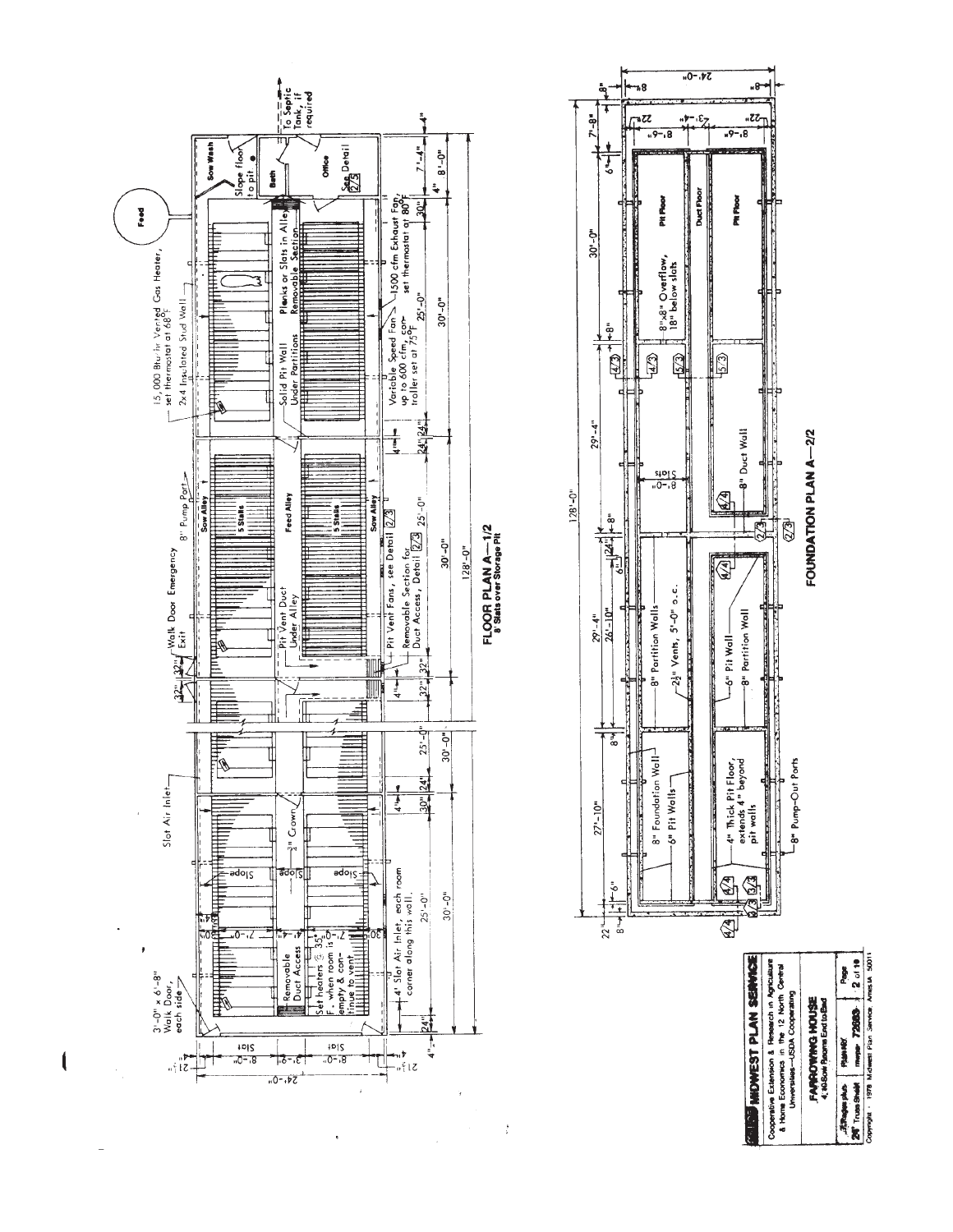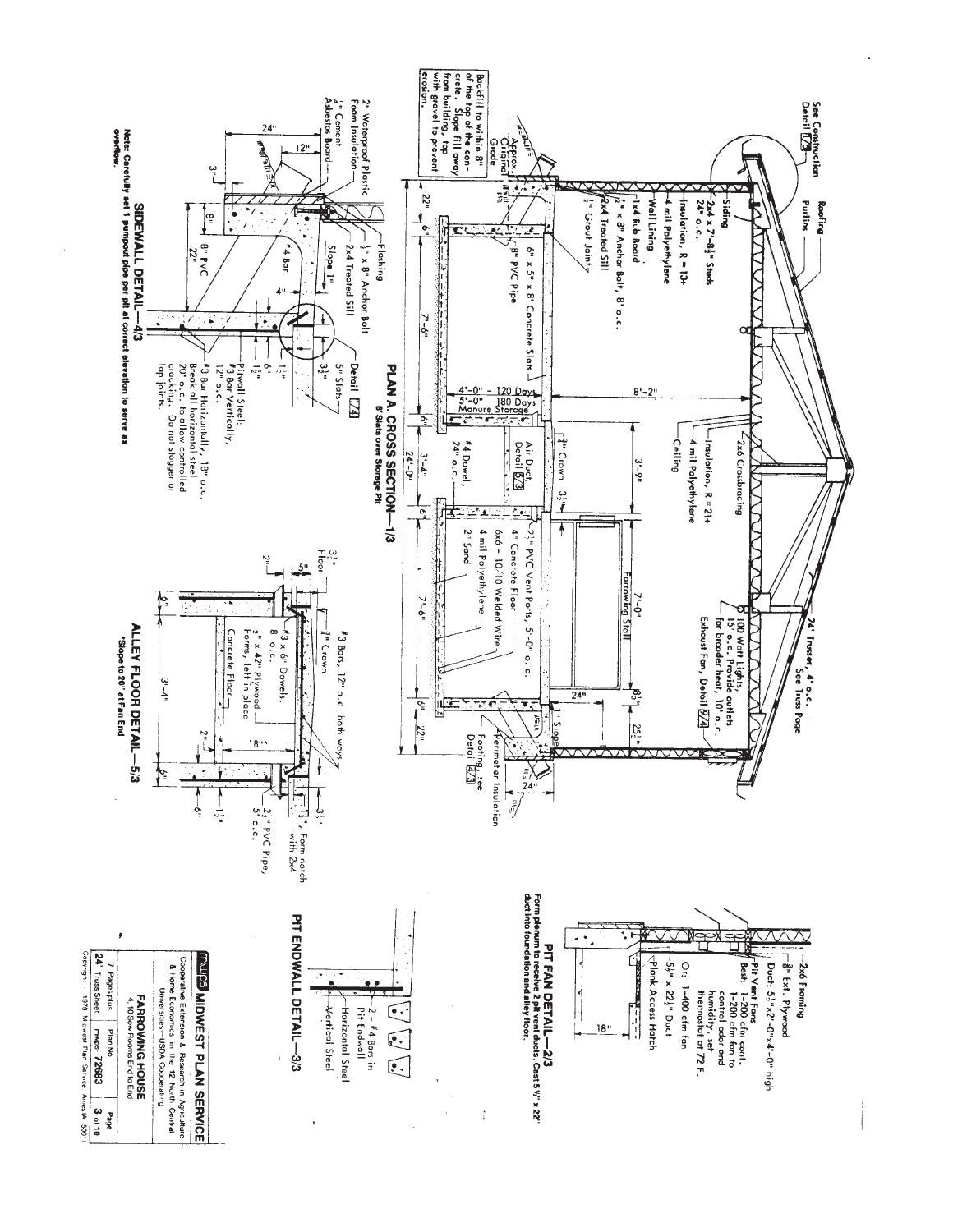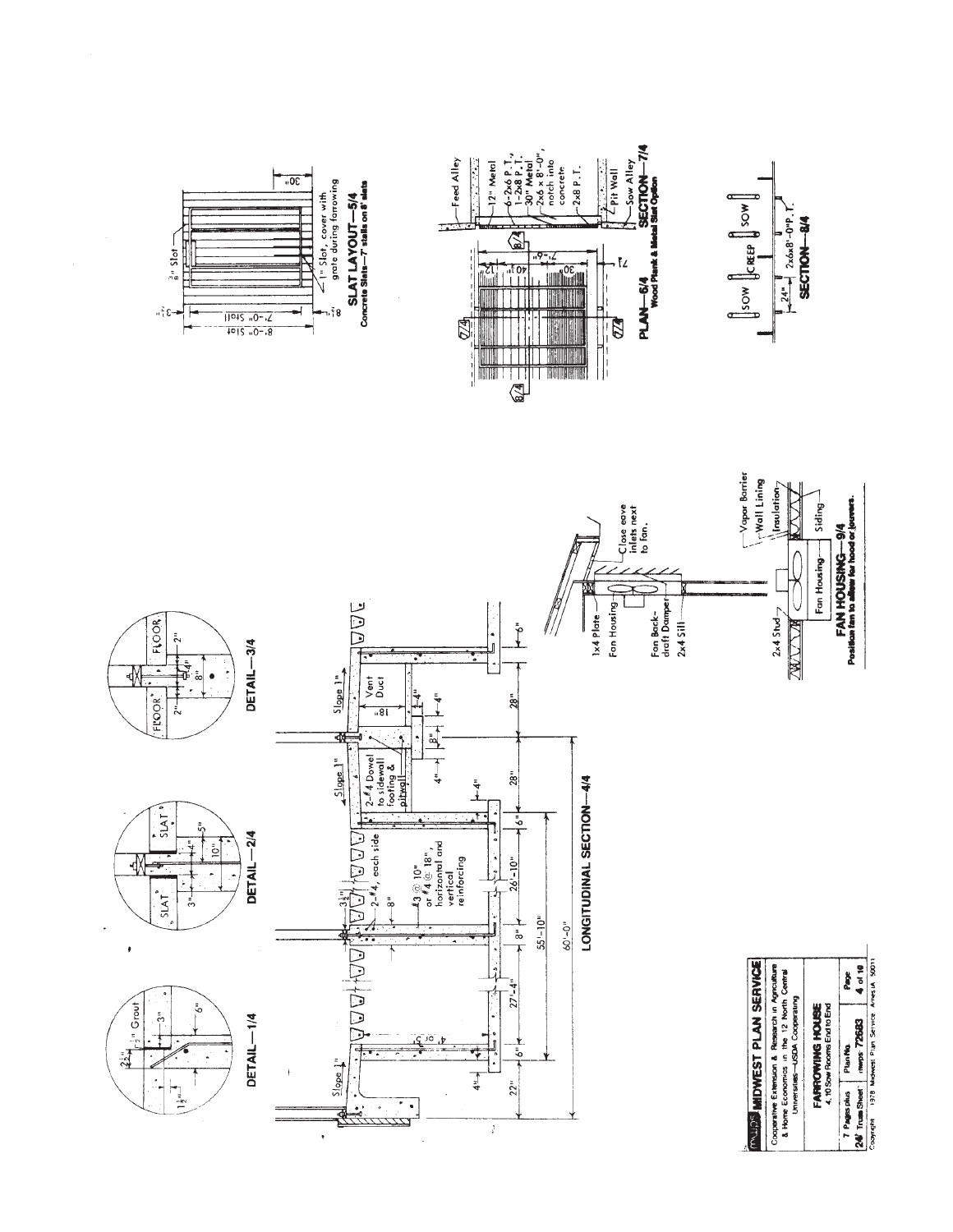

 $\overline{a}$ 

Copyright 1978 Midwest Plan Service, Amerik 50011<br>3/79 34' Truss Sheet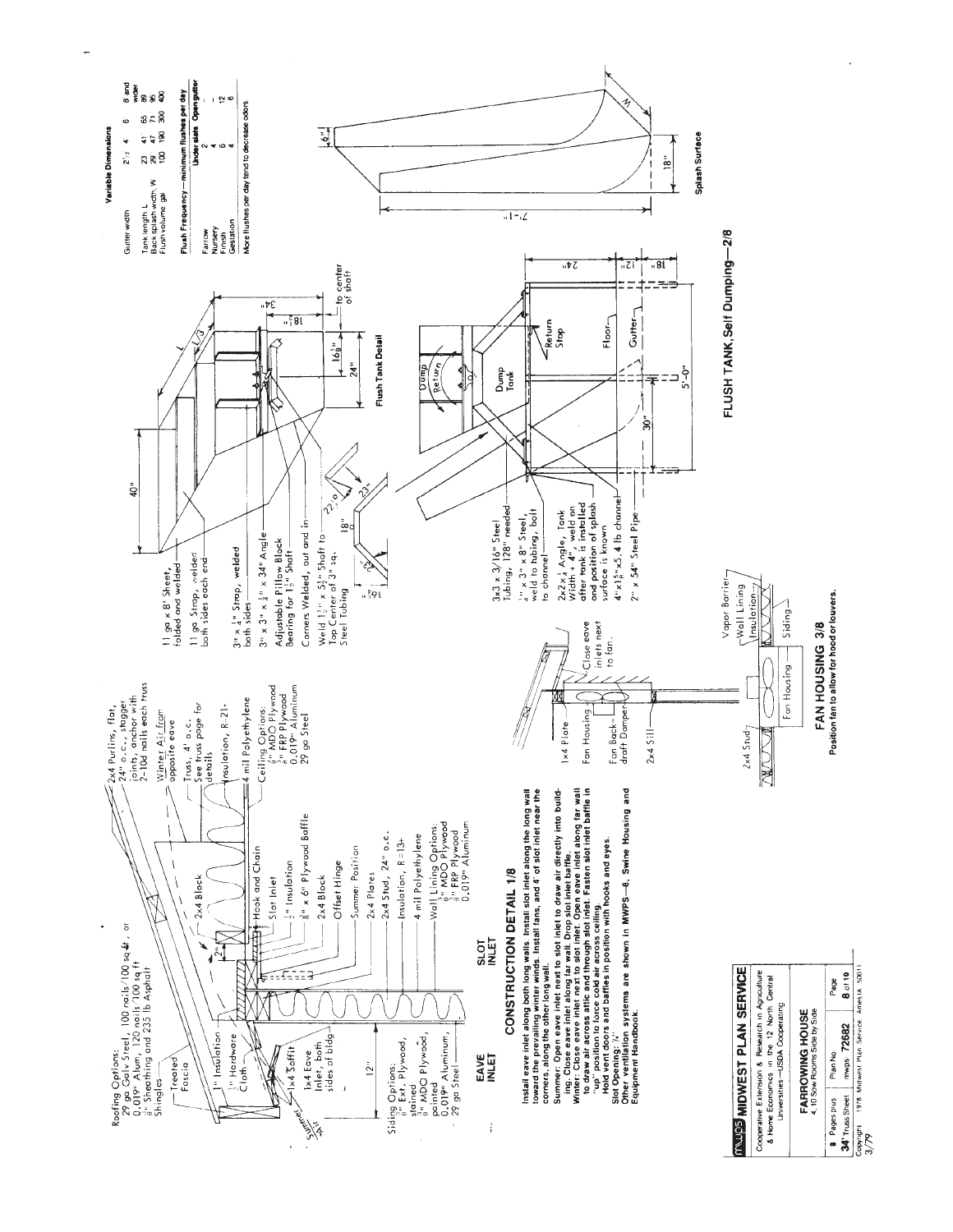| Copyright - 1978 Midnest Plan Serietar Ames to 50011<br><b>SAT TIME SHAK</b><br>and subs $f'$<br>4.10 Sow Rooms End to End<br><b>Children</b><br>men. 72 | FARROWNED HOUSE | & Home Economics in the 12 North Central<br>Universities-USDA Cooperating | <b><i><u>INJUSS</u></i></b> MIDWEST PLAN SERVICE<br>Cooperative Extension & Research in Agriculture |         |                      |                                                                                                   |                                    |                                |                                |                                        |                                                                                                                                                                                                                                                       |                             |     |                                               |              | $-6 - 6$             | dong this wall<br>$\ddot{\ddagger}$<br>$-8 - 5$ | each pen corner<br>4' Slot Air Inlet, |
|----------------------------------------------------------------------------------------------------------------------------------------------------------|-----------------|---------------------------------------------------------------------------|-----------------------------------------------------------------------------------------------------|---------|----------------------|---------------------------------------------------------------------------------------------------|------------------------------------|--------------------------------|--------------------------------|----------------------------------------|-------------------------------------------------------------------------------------------------------------------------------------------------------------------------------------------------------------------------------------------------------|-----------------------------|-----|-----------------------------------------------|--------------|----------------------|-------------------------------------------------|---------------------------------------|
| <b>ON 18</b><br>$\frac{1}{2}$                                                                                                                            |                 |                                                                           | $\frac{1}{2}$<br>$36 - 011$                                                                         |         | -8" Foundation Wall- | -Pit 12" Deep                                                                                     |                                    | $\frac{1}{2}$<br>6" Pit Walls- |                                | Floor, extends<br>4" beyand pit walls" | -4" Thick Pit<br><u> The Company of the Company of the Company of the Company of the Company of the Company of the Company of the Company of the Company of the Company of the Company of the Company of the Company of the Company of the Compan</u> |                             |     |                                               |              | $-241$<br>$30 - 011$ | $25^{1}-0^{11}$                                 | in Buch Joom, Controller set at 70 F. |
|                                                                                                                                                          |                 |                                                                           | $30 - 0th$                                                                                          | F<br>l. | Inverted Slats.      | $\frac{1}{2}$ $\frac{9}{2}$ $\frac{5}{2}$ $\frac{1}{2}$ $\frac{9}{2}$ $\frac{6}{2}$ $\frac{1}{2}$ |                                    | J                              |                                | $3\%$ Slope                            | <u> 1979 - Jan Barry Stern Wallen, market by de familie fan d</u>                                                                                                                                                                                     |                             |     | FLOOR PLAN B-1/6<br>8' Slats over Flushed Pit |              | $+52,$<br>$30 - 0$   | $\frac{1}{24}$<br>$25 - 0^n$<br>$\frac{32}{22}$ | $+ \frac{1}{4}$<br>الہا<br>پا         |
| FOUNDATION PLAN A<br>$-2/6$                                                                                                                              |                 | $134' - 0''$                                                              | $\widetilde{W}$<br>$30' - 0''$                                                                      |         | 27th                 | $\frac{8!}{5!}$                                                                                   | $\mathbb{Z}^{\mathbb{Z}}$<br> <br> |                                | $\widetilde{\mathcal{E}}$<br>Ï |                                        |                                                                                                                                                                                                                                                       | l<br> <br> <br>ŀ<br>i.<br>H |     |                                               | $134' - 0''$ | $30 - 0.4$           | $25' - 0''$                                     | 的样                                    |
| þ                                                                                                                                                        |                 |                                                                           | To Approved Disposal-<br>$30^{1-4}$ "                                                               |         | Pit 34" Deep         | <b>Gutter Floor</b>                                                                               |                                    | Earth Fill                     |                                | <b>Gutter Floor</b>                    | Inverted Slats.                                                                                                                                                                                                                                       | $\overline{\mathbb{Q}}$     |     |                                               |              | $30 - 0$ "           | $25 - 0''$<br>z4"                               | İ+4"                                  |
|                                                                                                                                                          |                 |                                                                           | $7 - 8.7$<br>ផ្                                                                                     |         | 22"<br>- 8"          | $8 - 6$ "                                                                                         |                                    | $-3$<br>$24 - 0$ "             |                                | 8'                                     |                                                                                                                                                                                                                                                       | 22"                         | -8" |                                               |              | $8 - 9^n$            | 7-4"<br>Ļ                                       |                                       |

 $\hat{\mathbf{r}}$